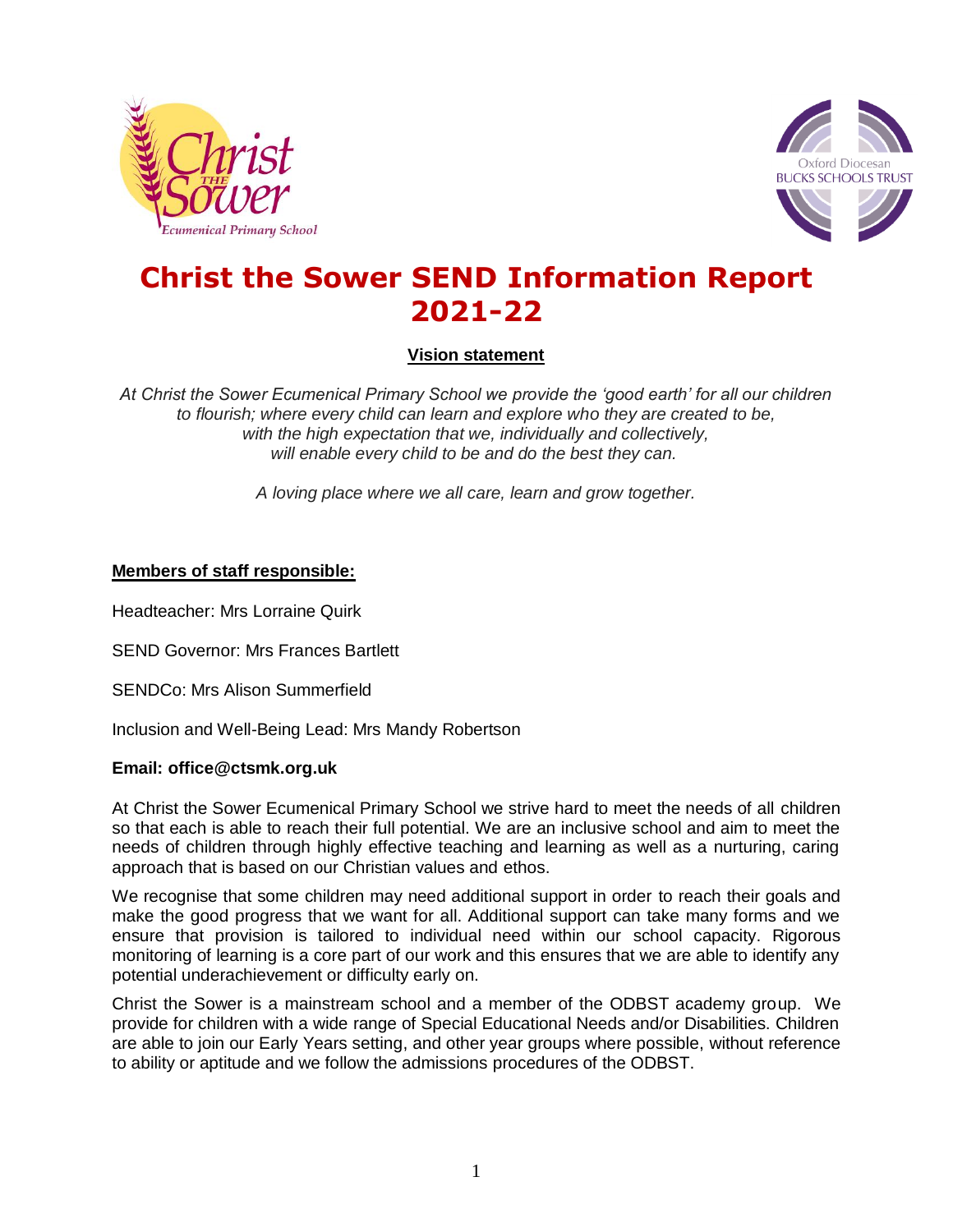This information report should be read alongside our school policy for SEND which can be found on our website [www.cts.milton-keynes.sch.uk/](http://www.cts.milton-keynes.sch.uk/)

# **Identification**

As detailed by the Code of Practice 2015 (including 2020 updates), a child presents with possible SEND when they are demonstrating:

- A significantly greater difficulty in learning than their peers
- A disability that prevents or hinders them from making use of the facilities in their setting

Throughout the academic year class teachers undertake a range of assessments to monitor the progress of all children. Termly pupil progress meetings are held each term to discuss these assessments and to track learning for all children. Pupil progress meetings are held with senior leaders, including the SENDCo, and class teachers to focus on any child who is making less progress than their peers and a range of strategies and catch up interventions are put in place to address this.

A FACT assessment is the Milton Keynes first base additional assessment tool and this can lead to a further assessment using FACT+. This is usually carried out by the class teacher and is discussed with the SENDCo. FACT assessments look at learning through communication and learning behaviours and give clear pointers for what additional help might be appropriate.

Christ the Sower is able to access services from the Milton Keynes school nursing team and parents are able to meet with the nurse to discuss concerns at an early stage, where often they can be overcome with adjustments and small changes to routines.

We might also gain information from advice clinics, previous settings, specialist practitioners or through noticing changes in behaviour and well-being.

At Christ the Sower we recognise that parents/carers know their child well. We encourage parents/carers to come in and talk to us about any concerns they have about their child and their development. Children are not always the same at home as they are in school and we strive to work in partnership with parents/carers to ensure we have a full and clear picture.

The four broad areas of need that are covered by the Code of Practice and are recognised by our school are:

- Communication and Interaction
- Cognition and Learning
- Social, Emotional and Mental Health
- Sensory/Physical Needs

These areas give a broad overview but a child might have difficulties that present in more than one area and a difficulty in one area can impact on progress in another area.

The needs of an individual child can and do change over time and so recognition of this is important; regular monitoring and assessment plays a significant role in the early identification of additional needs.

There are currently (September 2021) 60 children on our SEND register and of those 5 hold an EHCP.

## Interventions and Monitoring

This school runs a range of interventions for children and an increasing number have a sound research base which enable us to closely track their effectiveness. Interventions cover all aspects of need and children generally follow them for a 12-week period followed by a review. Adaptations are made to the classroom environment to meet the needs of specific children,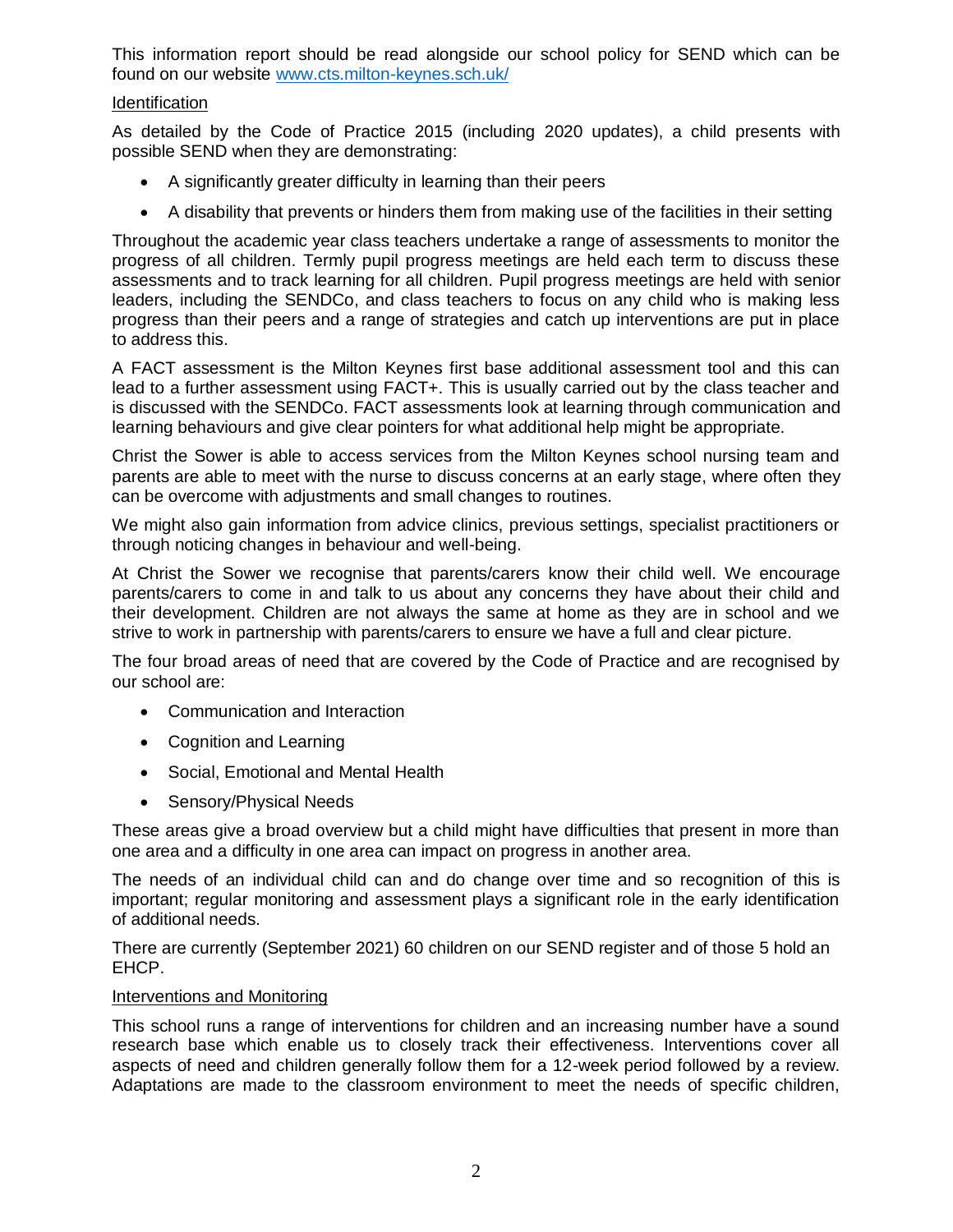specialist items and resources are available for children according to need and specialist advice and the use of IT to support learning are also part on individual plans for children.

We have a small number of additional rooms that enable teachers to plan for small group work and to set up personalised learning environments for pupils who sometimes require greater adaptations and adjustments.

All additional intervention is monitored closely to ensure that it meets the needs of children and that it is accelerating progress. This can be academic progress but may also be enhanced wellbeing and improved levels of confidence.

### Expertise and Training

This school has a commitment to providing professional development for all staff. In order to maintain and develop the quality of teaching and provision, all staff undertake regular training. The SENDCo runs training sessions for the support staff and is able to liaise training with specialist teachers around children with particular needs. All staff are able to access external training and have access to external agency advice.

The Local Offer is a directory of information that helps families to find and access support. All local authorities are required to have their own local offer as part of the government's SEND reforms. The Local Offer for Milton Keynes can be found on the following website:

<https://www.milton-keynes.gov.uk/schools-and-lifelong-learning/send-local-offer>

At Christ the Sower Ecumenical Primary School we work in partnership with services to meet the needs of our SEND children and families:

- Inclusion and Intervention Team
- Sensory/IT Team
- VI and HI Team
- Child Protection Services
- Children and Family Practitioners
- School Nurse
- CAMHS
- Community Paediatrics
- Occupational Therapy
- SEN Outreach Service
- Speech and Language Therapy
- Physiotherapy
- County SEN Team
- Educational Psychologists

Where appropriate the school will make referrals to other agencies including health and social care, voluntary and community groups and MK support services in order to meet the needs of SEN pupils and their families.

At Christ the Sower our Inclusion and Well-being Lead works closely with the SENDCo, class teachers and teaching assistants to ensure that children feel happy and safe in school. Mrs Robertson liaises closely with parents/carers and outside agencies to support any additional social, emotional and mental health difficulties. She also monitors children's attendance and can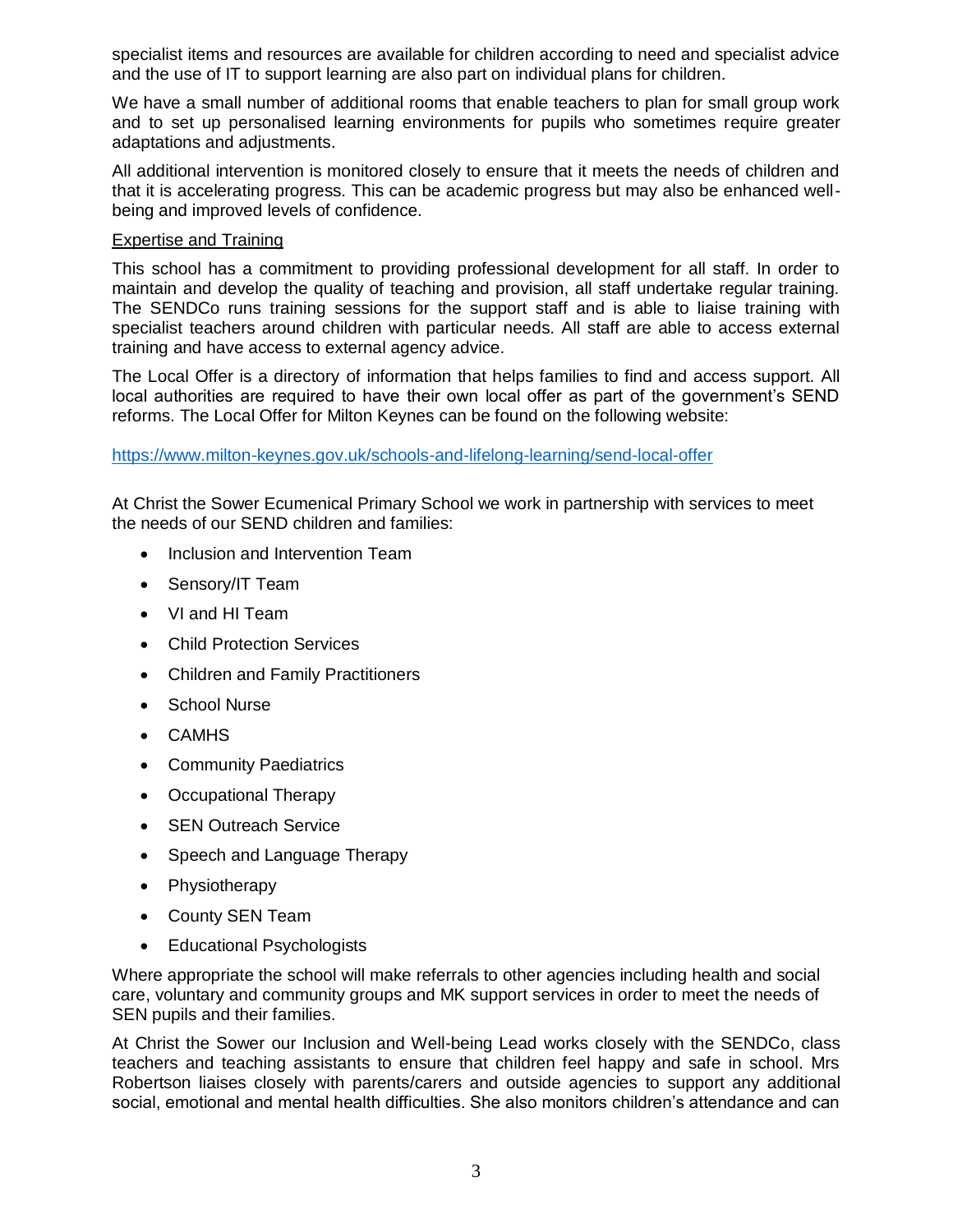provide support to parents with this. We aim to teach children to become respectful, resilient and mindful of others' thoughts and feelings through a consistent approach to expectations of behaviour across all year groups. Bullying is not acceptable in the school towards any child but especially not towards those children with SEND.

Our behaviour policy, anti-bullying policy and physical restraint policy are all available on our website. [www.cts.milton-keynes.sch.uk](http://www.cts.milton-keynes.sch.uk/)

The Interim Academy Committee reviews the effectiveness of the school's liaison with other agencies when looking at the progress of pupils.

## Adaptations to the Curriculum and the Learning Environment

All children have access to a broad and balanced curriculum and teachers set high expectations for every child. Lessons are planned to address potential areas of difficulty and to remove barriers to achievement. SEND pupils are taught within the classroom with the curriculum and learning environment differentiated to meet their needs. In many cases, such planning will mean that pupils with SEND will have full access to the National Curriculum. Additional group work is put in place to provide further support for learning and this may have an academic focus around Maths and English or a more social and pastoral focus around developing social relationships and communication skills. This enables our SEND children to remove barriers to learning that otherwise mean they are unable to succeed.

We also strive to ensure that SEND children can fully participate in extra-curricular activities. All staff, including those bought in from external providers, are kept well informed about the strategies needed to manage children's needs effectively and to ensure that other children understand and respond sensitively.

Some children require a more personalised approach to learning and this might take the form of 1:1 provision and intervention. Children with Sensory needs have access to a Sensory Room. These children have greater levels of need and usually, but not exclusively, will have an EHCP or a personal care plan.

Other adjustments may be in the form of word processors, iPads, vocabulary banks, word maps and practical Maths resources, or more specific support equipment often pertaining to health needs.

The school building is fully wheelchair accessible including two lifts to reach the upper level and two ramps to access the higher levels of the school grounds. There are disabled toilets around the building and a shower for pupils who have additional medical needs that necessitate this facility.

Advice from external agencies is welcomed in order to further develop and train staff in the adaptations of lessons and the provision of more specialist interventions. All support aims to encourage as much independence as possible within a safe and caring environment for all.

The school has an SEND budget allocated each year and the SENDCo ensures that the correct resources are secured for all pupils wherever possible. The money is used to provide additional support or resources to support the needs of children. This money can be used for:

- Providing specialist equipment to support a specific need
- Providing additional intervention programmes to help a child learn and progress
- Providing a teaching assistant to support individuals or small group
- Providing any additional resources to support learning in any area

Children with an EHCP have a budget allowance that is in addition to the whole school budget.

The Interim Academy Committee reviews the spending of the school SEN budget to ensure it is directed appropriately and that it secures progress for children with SEND.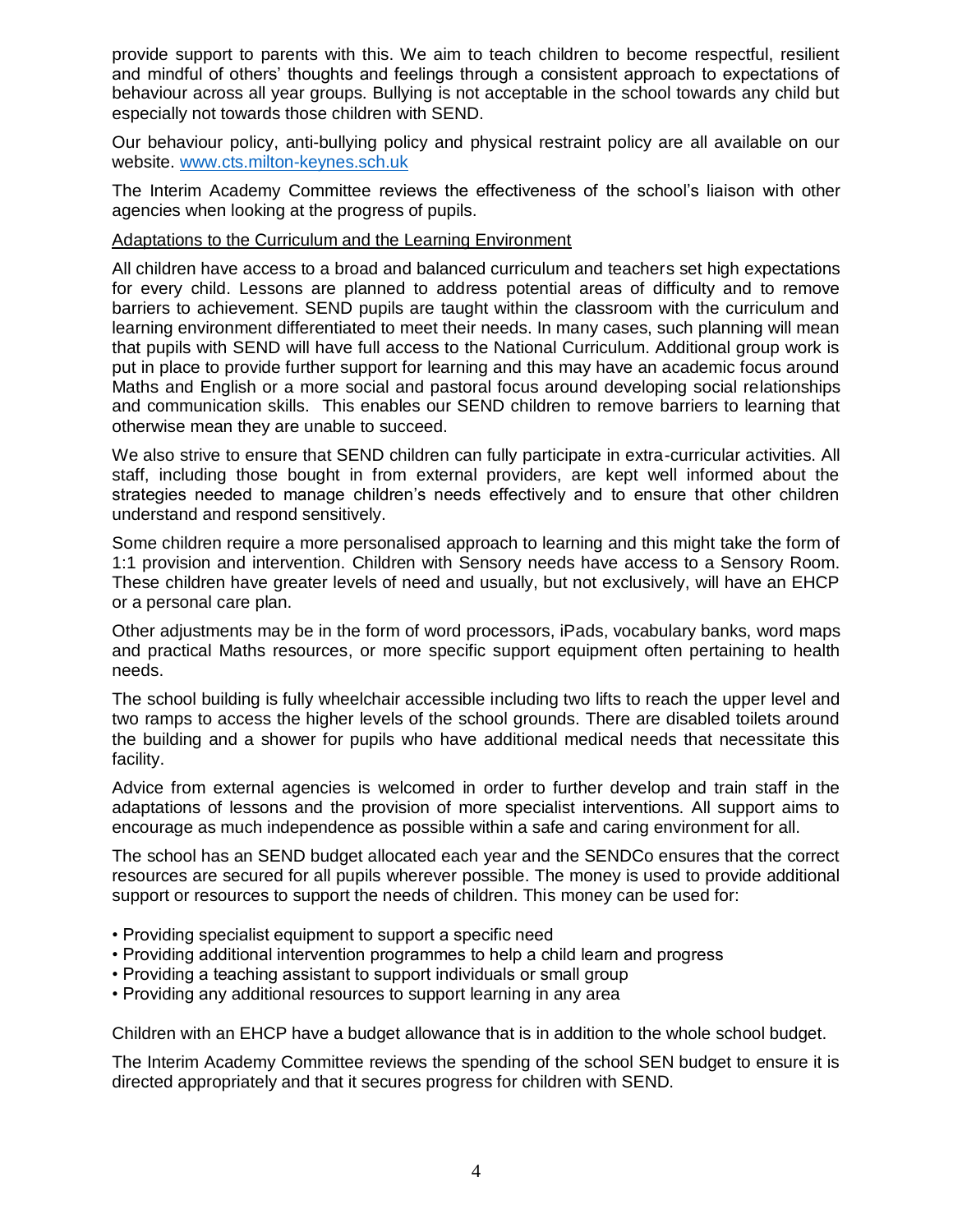## Involvement of Parents/Carers and Children

Any children with additional needs will have their progress closely monitored by the SENDCo. We welcome parental involvement in any decisions about how to support children in school and aim to keep parents/carers up-to-date with their child's current progress. Our SENDCo is available to meet with parents before, during and after school to discuss their child's needs as required. Parents/carers of children with EHCPs will be invited to a meeting to discuss any changes that need to be made to their child's support if appropriate, before the annual review takes place. Where possible these meetings will involve the parents/carers, SENDCo, class teacher and any teaching assistants working in school with the child. We aim that all children with an EHCP will make a positive contribution to the annual review.

Each child has an individual provision map which will show parents/carers what is being done in school to support their child. This is reviewed every 12 weeks and shared with parents/carers so they have an accurate view on what is working well and how much progress their child is making. Parents/carers and children are invited to contribute to the IPM and to express their thoughts as part of an active partnership and on-going dialogue with them. Children's views are valued by all adults. Pupil voice is gathered relevant to the child's age and stage of development. All children are encouraged to participate in discussions about their learning and to feel that their views are valued right from the start of their education.

# **Transition**

# Starting in Foundation

For children that start Christ the Sower School in Foundation, parents/carers are offered the following during the summer term before they begin in September:

- A home visit carried out by members of staff from the Foundation Team. Members of the Foundation Team will visit Pre-Schools and Nursery settings prior to the child starting school.
- A visit to Christ the Sower Ecumenical Primary School to enable their child to spend some time with other children who will be in their class. This forms part of our whole school 'Changeover Morning'. For children with any additional needs, the SENDCo will contact staff in their current pre-school or nursery as appropriate to have a discussion about their needs and the provision which is in place.
- For children who have an EHCP, in addition to the above, there will be an agreed series of transition visits and meetings organised by the SENDCo to ensure that arrangements are in place for the child's transition to Christ the Sower School.
- *This summer, 2021, Covid restrictions have meant that children have not been able to visit Christ the Sower School or staff make home visits. However, an introductory meeting has been held virtually between individual families and school staff.*

# Joining Christ the Sower Ecumenical Primary School at other times

When children join Christ the Sower School in-year, the SENDCo always tries to ensure that she liaises with the child's previous school if the child has any additional needs. The SENDCo also aims to meet with the child's parents/carers prior to them starting at Christ the Sower if possible. This helps to ensure a smooth transition. For children who have an EHCP, there will be an agreed series of transition visits and meetings organised by the SENDCo to ensure that arrangements are in place for the child's transition into Christ the Sower School. These meetings will involve Christ the Sower School staff, school staff from the pupil's previous setting and parents.